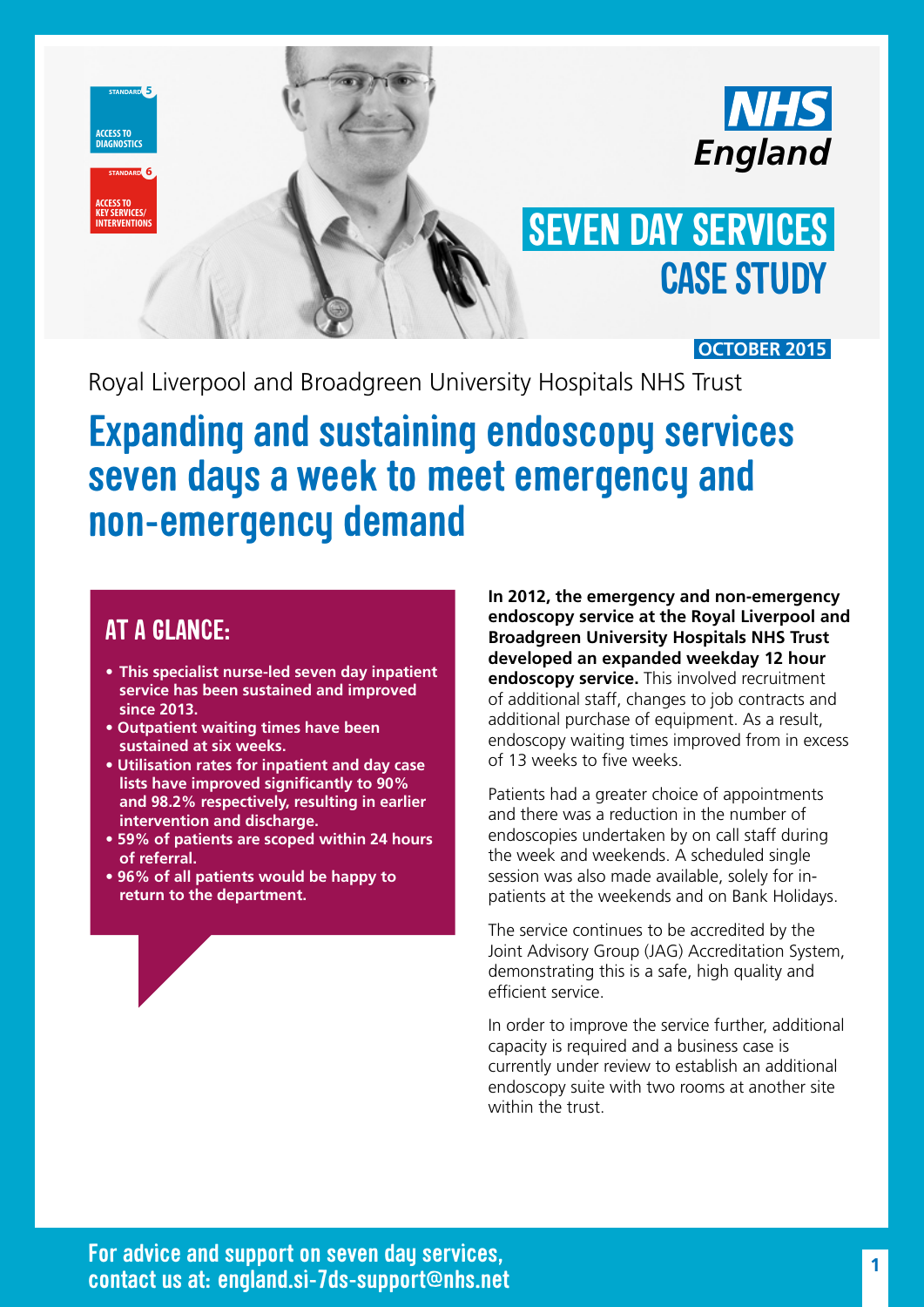

#### **What was achieved?**

- Of particular importance has been the fantastic patient feedback on the service, with 96% of all patients saying they would be happy to return to the department.
- The new ways of working have been embedded, and with additional investment, have enabled seven day service provision to be expanded further.
- The flexibility within the medical and nonmedical endoscopists' job plans has improved list utilisation i.e. the percentage of lists available for the administration team to book patients on to.
- All key targets for surveillance endoscopy screening, diagnostic endoscopy (gastroscopy and colonoscopy) and upper gastrointestinal endoscopy have been maintained.
- Since February 2014, Royal Liverpool and Broadgreen University Hospital is an accredited bowel cancer centre and have achieved the two week target for screening colonoscopy every month subsequently. The Bowelscope programme has been rolled out to Liverpool since March 2015 and to a collaborating hospital at Arrowe Park for Wirral patients since September 2015.

#### **What was the impact?**

- The rising demand for the service and peaks in activity from campaigns such as 'Be Clear on Cancer' and bowel cancer screening have been accommodated (see fig 1).
- Improved list utilisation rate: Inpatient list utilisation rate has increased from 67% in 2012 to 90% in 2014 (see fig 2). The day case list utilisation rate has risen to 98.2% (see fig 3).
- The volume of patients scoped within 24 hours of referral has increased from 29% in 2012 rising to 59% in 2014 (see fig 4). In October 2014, 63% of inpatients were scoped within 24 hours and 54% of inpatients with gastrointestinal bleeds were scoped within 24 hours.
- Earlier discharge through timely endoscopy: 21% of inpatients were discharged earlier than planned (see fig 5).